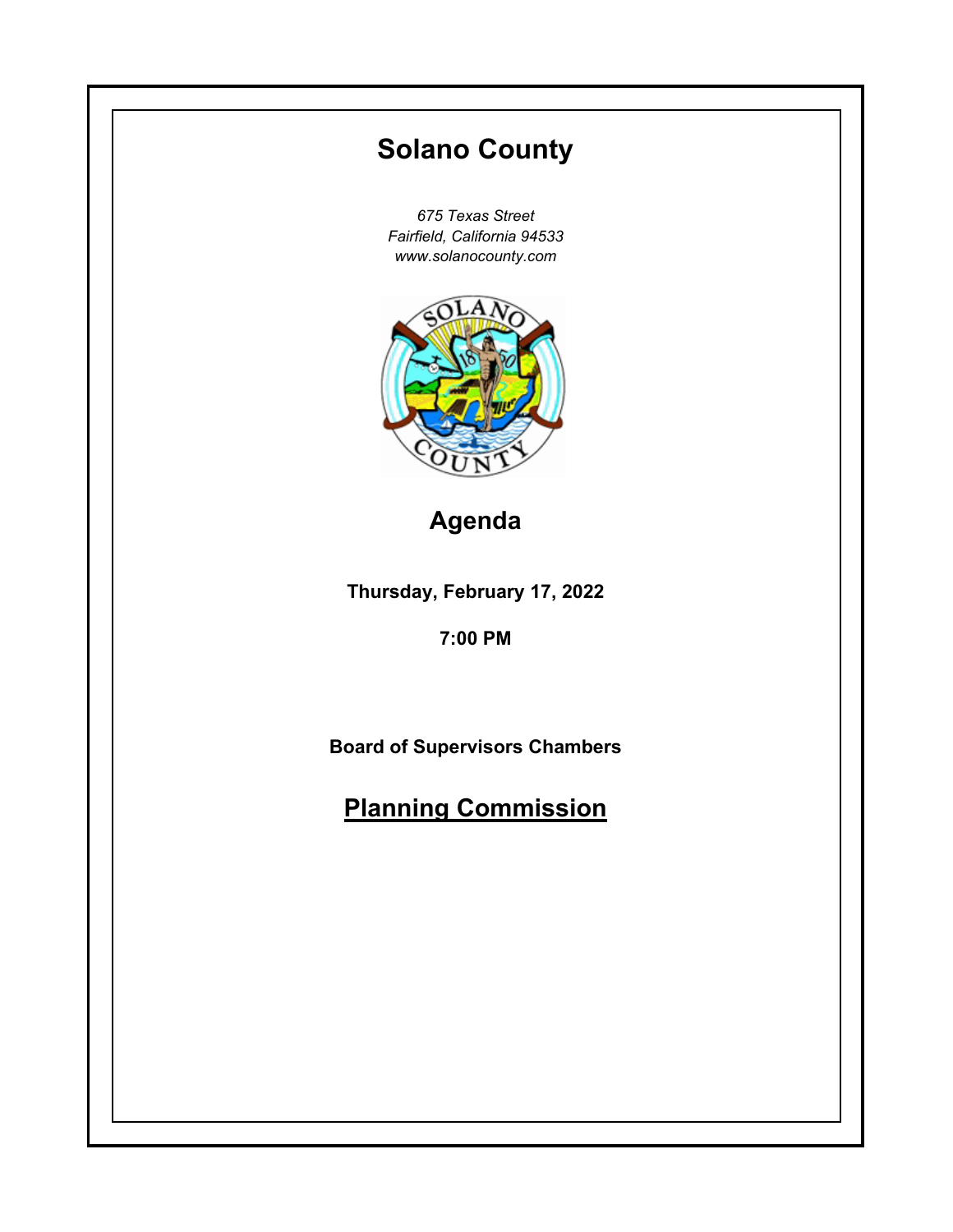In accordance with AB 361, members of the Planning Commission may attend the meeting remotely. Due to COVID-19 and to protect members of the public and staff, members of the public are encouraged to participate in the meeting telephonically. If you attend the Planning Commission meeting in person, you must abide by all State rules and public health guidelines regarding masking and social distancing in the Board of Supervisors Chambers.

**PUBLIC COMMENTS**: To submit public comments, please see the options below.

## **In-Person:**

You may attend the public hearing at the time and location indicated and provide comments during the public speaking period.

## **Phone:**

To submit comments verbally from your phone, you may do so by dialing: **1-415-655-0001** and entering **Access Code 2467 197 1378**. Once entered in the meeting, you will be able to hear the meeting and your line will be muted to minimize any background noise disruptions during the proceedings. **When called upon during a public speaking period, you must Press (star)\*6 on your phone to Unmute your line**. Please Mute (\*6) after your presentation.

## **Email/Mail:**

If you wish to address any item listed on the Agenda by written comment, please submit comments to the Planning Commission by email to **PlanningCommission@SolanoCounty.com** or by U.S. Mail to Planning Commission, c/o Resource Management, 675 Texas Street, Suite 5500, Fairfield CA 94533. Written comments must be received no later than 10:00 a.m. on the day of the meeting.

Any person wishing to review the application(s) and accompanying information may do so on the county website. All agendas and reports are located on the county website. Non-confidential materials related to an item on this Agenda submitted to the Commission after distribution of the agenda packet are available for public inspection during normal business hours and on our website at **www.solanocounty.com** under Departments, Resource Management, Boards and Commissions, Solano County Planning Commission.

The County of Solano does not discriminate against persons with disabilities and is an accessible facility. If you wish to attend this meeting and you will require assistance in order to participate, please contact the Department of Resource Management at (707) 784-6765 at least 24 hours in advance of the event to make reasonable arrangements to ensure accessibility to this meeting.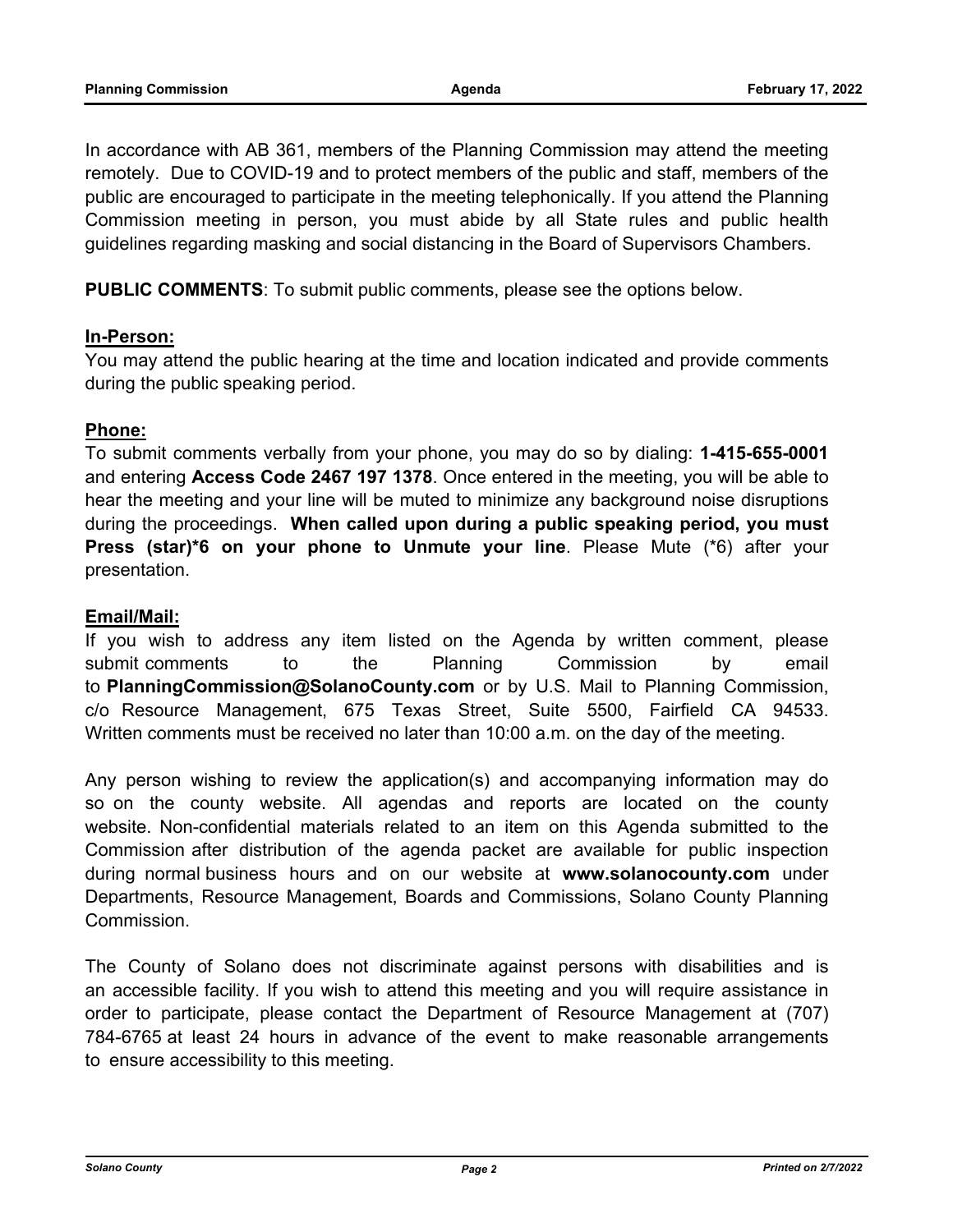# **AGENDA**

#### **CALL TO ORDER**

#### **SALUTE TO THE FLAG**

**ROLL CALL**

#### **APPROVAL OF AGENDA**

#### **APPROVAL OF THE MINUTES**

*There are no draft minutes for approval.*

#### **ITEMS FROM THE PUBLIC:**

*This is your opportunity to address the Commission on a matter not heard on the Agenda, but it must be within the subject matter jurisdiction of the Commission.* 

*In person Attendees - Please submit a Speaker Card to the clerk before the first speaker is called and limit your comments to five minutes.* 

*Phone Callers - Please Press (star)\*6 on your phone to Unmute your line when called upon and limit your comments to five minutes.* 

*Items from the public will be taken under consideration without discussion by the Commission and may be referred to staff.*

## **REGULAR CALENDAR**

**PC 22-010** Public Hearing to consider a resolution re-authorizing remote teleconference meetings for the period of February 17, 2022 to March 19, 2022 as a result of the continuing COVID-19 pandemic state of emergency.

*Attachments:* A - Draft Resolution